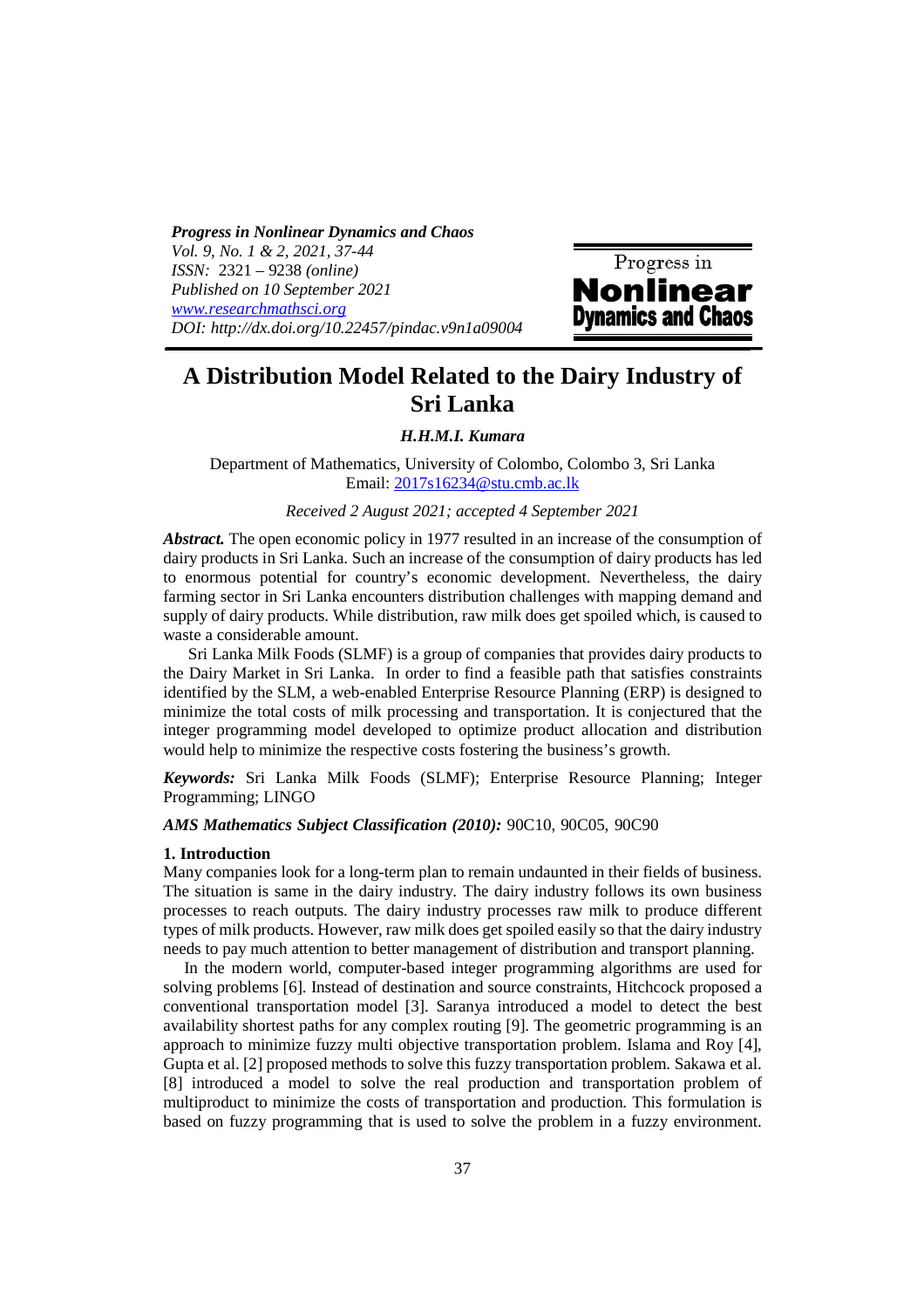Kumar [5] built a software-based model for solving fuzzy solid assignment problem (IFSAP) and its crisp solid assignment. Voskoglou developed a method for assessing the human skills of a group of individuals using fuzzy assessment [7]. Using mixed-integer programming, Zhao and Stecke [10] provided an optimal production schedule to minimize the total shipping costs for a single product problem. Similarly, Cunha and Muturelli [1] introduced a mixed-integer programming model for production and distribution to minimize total costs using a spreadsheet optimization model.

In this paper, we provide solutions to major problems that arise in the dairy industry in Sri Lanka based on SLMF where we deal with a multiple product problem to minimize the total costs of processing and distribution of milk products on the basis of customers' demand, spoilage times in different types of milk, distances between bottling plants and vendors so on. This research was based on the following assumptions:

- 1. The supply collect from outlets is sufficient to meet the customers' demand.
- 2. All the products are manufactured using raw milk collected from the same day and such products are delivered to the customers on the very same day.

The main part of this project was to solve the problem with the aid of a web-enabled database using Php, MySQL, and Lingo programs. An integer program was formulated using Lingo to update the database and display output through the web. Accordingly, the database was updated every day regarding the vendors, bottling plants for sale, and collecting plant inputs via the website.

### **2. The production-transportation problem**

The SLMF, a leading manufacturer of dairy products uses five bottling plants which are located in different geographical locations for operation. At present, the company has a wide range of supplies with four collecting outlets in different cities to produce three types of products, namely, yogurt cups, milk bottles and milk powder packets which are shipped to five customer locations. On each day, customers place their orders at the sales offices. Such orders will then be forwarded to the main office in order to produce the needs on the very same day. While retaining, relevant information, the main office will also transfer them to the bottling plants and collecting outlets.

 As soon as the products are manufactured, they are shipped to the customers from the bottling plants depending on the location of bottling plants and customers. Customers usually specify their preferred types of products whether yogurt cups, milk bottles or milk powder packets. The company receives five different customers' orders each day to produce and ship out it on the same day. Whenever, a new order is placed, it is entered into the company's Enterprise Resource Planning System and assigned to the bottling plants and collecting outlets through web. The company products have different requirements i.e., in each type of raw milk has different uses and can also be used 1 l of milk to produce the specific number of units of products (Table 3.1). Milk processing which is done by the collecting outlets is the intermediate step of the production chain to reach the production requirements. Therefore, the primary objective of collecting outlets is processing collected raw milk into three types, namely, A, B, and C. Each type has a different expiration time which cannot be exceeded by the distribution of raw milk from collecting outlets to the bottling plants (Table 3.2).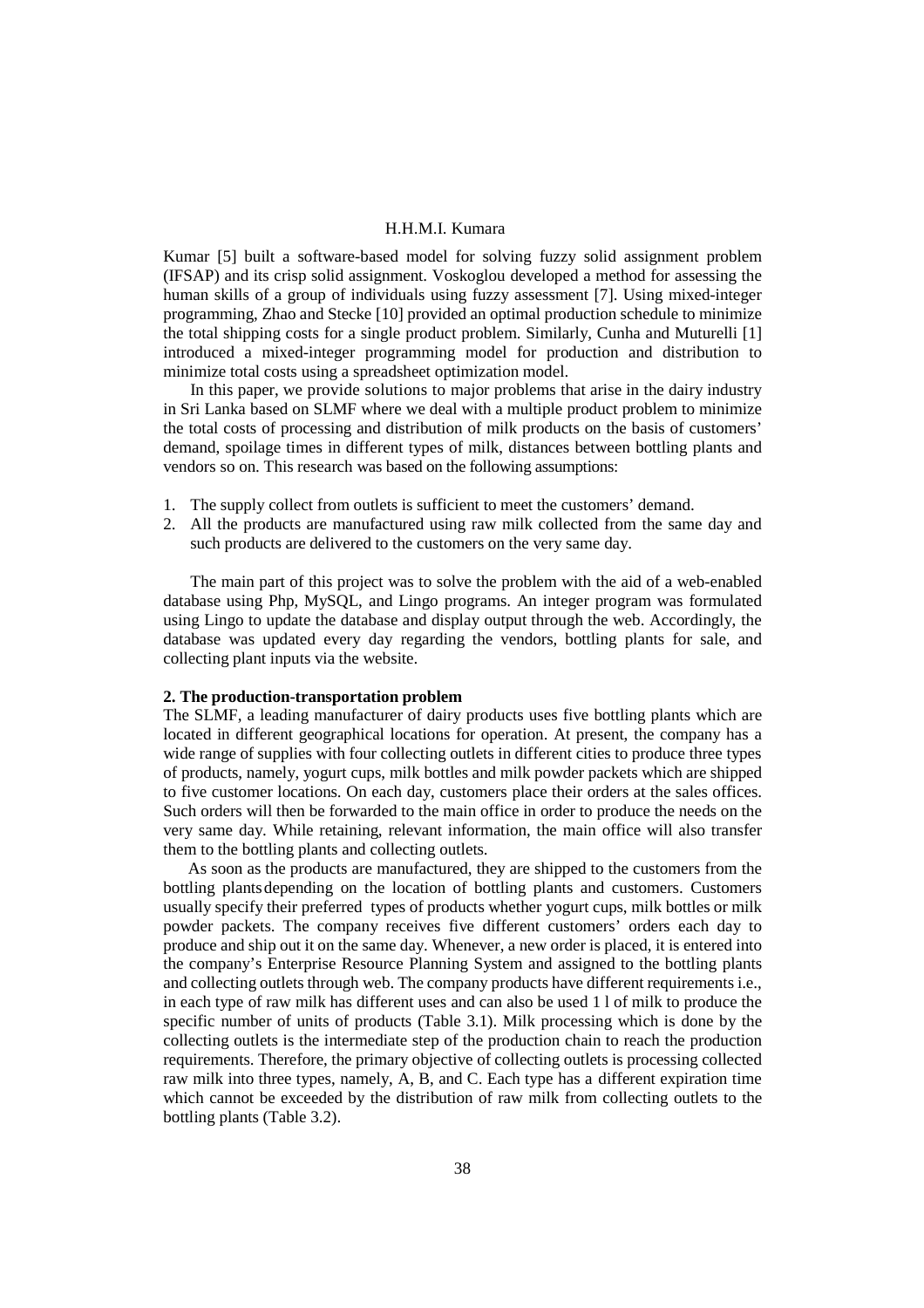# A Distribution Model Related to the Dairy Industry of Sri Lanka

| A WMAV VIAI I WIIIOVI OI WIIIW IIOIII II OI IIIIII |         |             |             |  |  |
|----------------------------------------------------|---------|-------------|-------------|--|--|
|                                                    | Yoghurt | Milk bottle | Milk powder |  |  |
| Type A                                             |         | 03          |             |  |  |
| Type B                                             |         | 05          |             |  |  |
| Type C                                             | 08      |             |             |  |  |

**Table 3.1:** Number of units from 1l of milk

| Table 3.2: Expiration time |                     |  |  |  |
|----------------------------|---------------------|--|--|--|
| Type                       | Expiration time (in |  |  |  |
|                            | min.)               |  |  |  |
|                            | 330                 |  |  |  |
| B                          | 300                 |  |  |  |
| $\mathsf{\Gamma}$          | 270                 |  |  |  |

The company's Enterprise Resource Planning system which is linked to the internet will be accessed on each day by the vendors, a member of each collecting outlet, and a member of each bottling plant by entering user IDs and passwords that are given by the company's IT unit. Subsequently, a form will be displayed on the ERP system where the vendors are expected to fill the demand of yoghurt cups, milk bottles and milk powder packets. Similarly, all the inputs of the temperature of collecting outlets and quantity collected from buffalo milk, cow milk and milk cream will also be entered in the form by the collecting outlet. A member of the bottling plant needs to fill the form only for temperature. The company has a machinery constraint to set up machines in each bottling plant.

The distance between the vendor and the bottling plant should be less than 250 km. Each bottling plant should be able to satisfy at least 10% of the total demand of vendor for each product. As revealed by company's old data, Costs of delivering a liter of type A milk are 0.4 Rupee, type B milk is 0.5 Rupee, and type C milk is 0.3 Rupee; processing cost of 1L of Grade A milk for Yogurt is 0.7 rupee Grade C is 0.75 rupee; processing cost of 1L of Grade A milk for Milk bottle is 0.5 rupee Grade B is 0.6 rupee; processing cost of 1L of Grade B milk for Milk powder is 0.8 rupee Grade C is 0.85 rupee; delivery cost per kilometer from the bottling plant to the vendor is 1 Rupee.

#### **3. The solution approaches**

In order to minimize both costs of processing raw milk and transportation, the SLMF wanted to allocate customer orders to their bottling plants. Owing to the complexity involved with the production process and the distribution due to a large number of daily orders, mapping supply and demand among the collecting outlets, bottling plants and vendors must be done considering factors such as transportation costs, expiration time of each type of raw milk, distances between collecting outlets to bottling plants as well as bottling plants to the vendors.

 To help solve this problem, we developed an optimization model to be used by the central management for planning their daily orders and allocations. First of all, it needed to get a proper knowledge of distances between collecting outlets and bottling plants, transportation time, distances between bottling plants and vendors. Therefore, as initial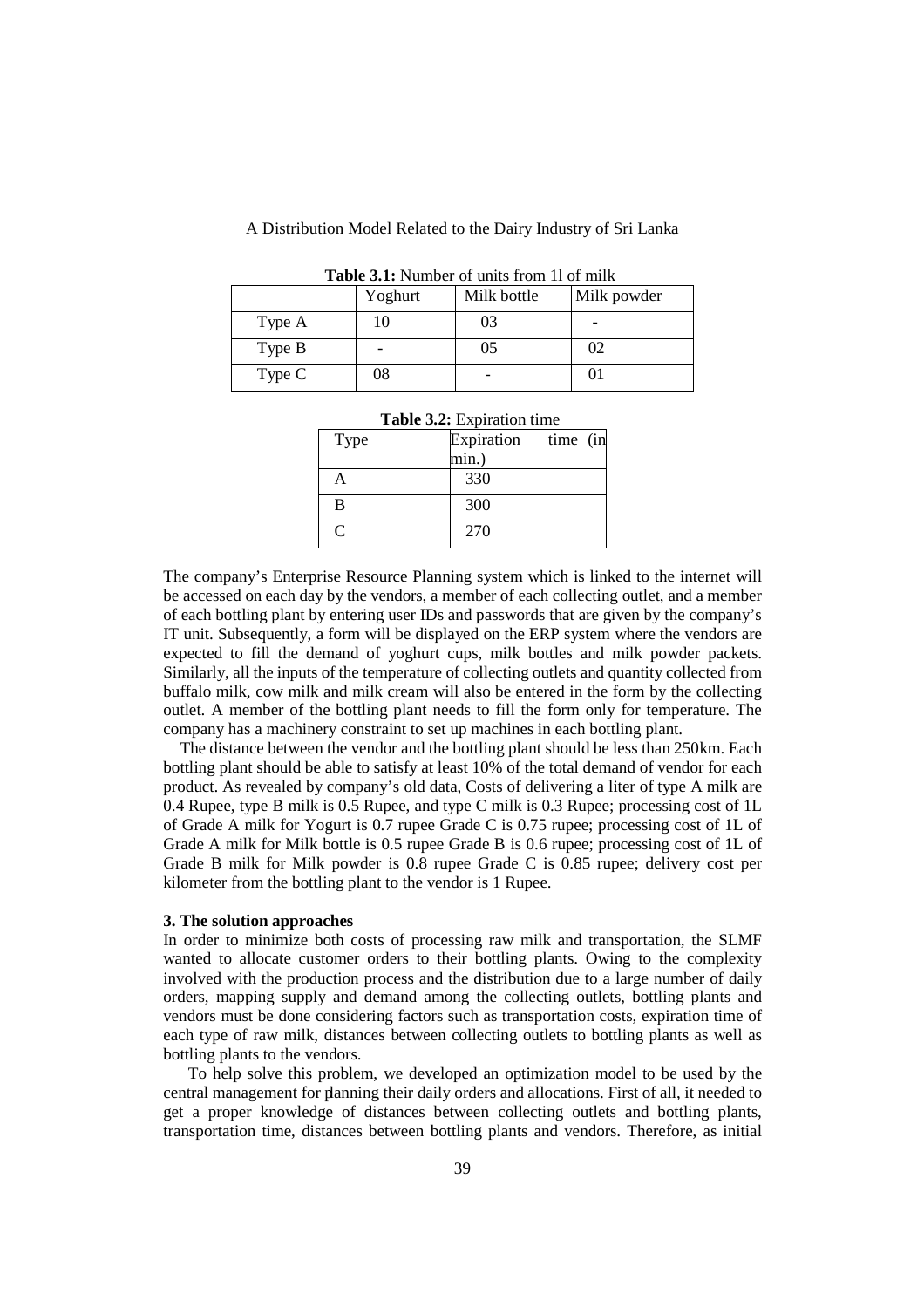step, we have constructed distance and time (in min.) tables. The rows indicate collecting outlets while columns indicate bottling plants (Table 4.1 & 4.2). The rows and columns indicate bottling plants and vendors respectively (Table 4.3).

|              | Colombo | Gampaha | <b>Matara</b> | Polonnaruwa | Kandy |
|--------------|---------|---------|---------------|-------------|-------|
| Kantale      | 218     | 194     | 354           | 69          | 142   |
| Anuradhapura | 209     | 179     | 338           | 102         | 137   |
| Hambanthota  | 247     | 253     | 102           | 270         | 251   |
| Nuwara-Eliya | 158     | 141     | 226           | 183         | 72    |

**Table 4.1:** Distance of collecting outlets and bottling plants

|  |  | Table 4.2: Transportation time (in min.) of collecting outlet and bottling plants |  |
|--|--|-----------------------------------------------------------------------------------|--|
|  |  |                                                                                   |  |

|              |         |         |        | <b>Thore</b> was Transportation thro (in him.) or concernig outlet and cotting plants |       |
|--------------|---------|---------|--------|---------------------------------------------------------------------------------------|-------|
|              | Colombo | Gampaha | Matara | Polonnaruwa                                                                           | Kandy |
| Kantale      | 255     | 198     | 305    | 70                                                                                    | 151   |
| Anuradhapura | 288     | 201     | 308    | 83                                                                                    | 161   |
| Hambanthota  | 166     | 168     |        | 278                                                                                   | 248   |
| Nuwara-Eliya | 176     | 156     | 210    | 213                                                                                   | 78    |

**Table 4.3:** Distance of bottling plants and vendors

|             | Kandana | <b>Mathugama</b> | Galle | Mahiyanganaya | Kaduwela |
|-------------|---------|------------------|-------|---------------|----------|
| Colombo     | 15      | 71               | 131   | 195           | 16       |
| Gampaha     | 18      | 78               | 138   | 165           | 23       |
| Matara      | 166     | 96               | 45    | 244           | 144      |
| Polonnaruwa | 214     | 263              | 323   | 92            | 208      |
| Kandy       | 114     | 162              | 222   | 77            | 108      |

The following variables are defined to formulate the problem.

- **Xijk**=number of a liter of type 'i<sup>th</sup>' milk send from 'i<sup>th</sup>' collecting outlet to 'k<sup>th</sup>' bottling plant.
- **Yijk**=If it is possible to send 'i<sup>th</sup>' type of milk from 'i<sup>th</sup>' collecting outlet to 'k<sup>th</sup>' bottling plant.
- **Zijk**=number of 'i<sup>th</sup>' products deliver from 'j<sup>th</sup>' bottling plant to 'k<sup>th</sup>' vendor.
- **Wij**=If it is possible to deliver products from  $i<sup>th</sup>$  bottling plant to  $i<sup>th</sup>$  vendor.
- **YPij**=Yogurt production from  $i<sup>th</sup>$  grade of milk of  $j<sup>th</sup>$  bottling plant.
- **MBPij**=Milk bottle production from  $i<sup>th</sup>$  grade of milk of  $j<sup>th</sup>$  bottling plant.
- **MPP** $\mathbf{i}$  = Milk powder production from 'i<sup>th</sup>' grade of milk of 'i<sup>th</sup>' bottling plant.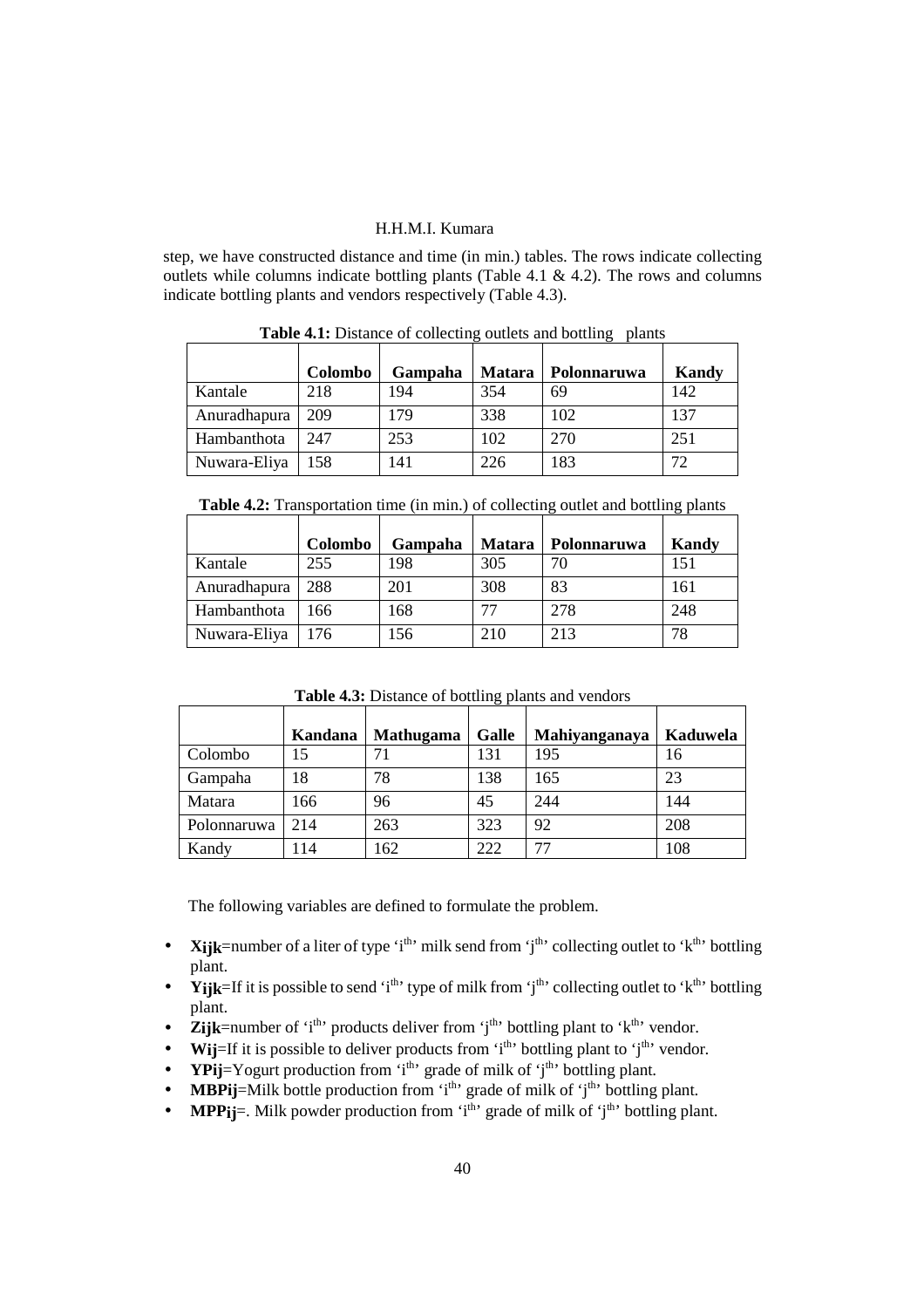### A Distribution Model Related to the Dairy Industry of Sri Lanka

From these four different classes of decision variables, **YPij ,MBPij ,MPPij,Xijk** and **Zijk**  are classes of integer variables while **Yijk** and **Wij** are classes of identity variables that take 1 if satisfy a condition 0 otherwise.

To probe deeper into the issue, it needs to consider the expiration time of each type of milk. Thus, the following assumptions are made:

- a) Temperature of each bottling plant and collecting outlet remains same throughout the day.
- b) There are no factors other than the temperature which affects the expiration time of raw milk.

c) Expiration time of each type of raw milk has a linear relation with temperature. We introduce different linear factors for each type of milk for simplicity (Table 4.4).

| <b>Type</b> | Linear factor |
|-------------|---------------|
|             | 0.007         |
|             | 0.008         |
|             | N 009         |

**Table 4.4**: Linear factors of each type of raw milk

The next step is to calculate the modified expiration time using the equation below which is used hereafter for all calculations pertaining to the all-possible distribution paths from each collecting outlet to the bottling plant for all types of raw milk.

# *Modified expiry time (Tijk)=Expiry time in room temperature (Ti) (1+linear factor×(temperature of collecting outlet-temperature of bottling plant))*

Now we calculate the value of the difference between modified expiration time of each type of raw milk from each collecting outlet to bottling plant and transportation time of each collecting outlet to bottling plant using transpiration time.

# *Aijk =Tijk-tij*

**Tijk**= Modified expiration time of i<sup>th</sup> type milk sent from j<sup>th</sup> collecting outlet to  $k<sup>th</sup>$  bottling plant.

 $\mathbf{t}$ **i** $=$ Transportation time between i<sup>th</sup> collecting outlet and the j<sup>th</sup> bottling plant.

Since  $\text{Aijk}$  =0 that is 'modified expiration time  $\text{B}$  = transportation time', therefore distribution of  $i<sup>th</sup>$  type milk from  $j<sup>th</sup>$  collecting outlet to  $k<sup>th</sup>$  bottling plant is possible.

If **Aijk**<0 that is 'modified expiration time<=transportation time' then it is impossible to distribute such type of milk from that collecting outlet to the bottling plant.

In the next step, similar to the previous one we calculated the difference of distance between the bottling plant and the vendor with a '250km' distance limit.

*Bij=Dij-250*

**Dij**=Distance between  $i<sup>th</sup>$  bottling outlet to  $i<sup>th</sup>$  vendor.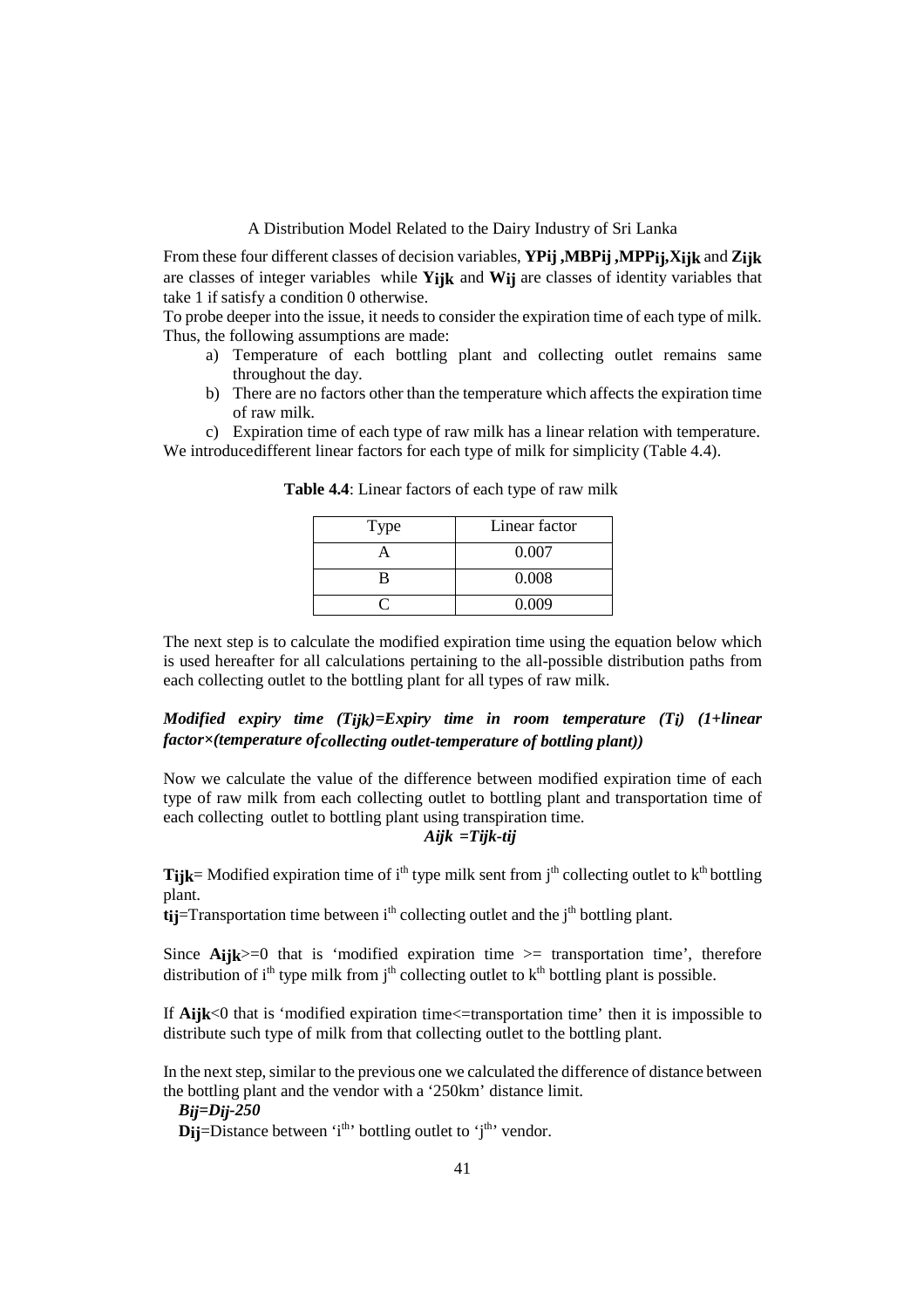Since **Bij**>=0 that is **Dij**>=250, therefore, it is possible to distribute products from the 'i<sup>th</sup>' bottling plant to the 'i<sup>th</sup>' vendor. Otherwise, it is impossible to distribute products from such bottling plant to the vendor.

To run the lingo program avoiding infeasibilities we introduced two sets of inequalities that build the connection with **Xijk** and **Yijk, Zijk** and **Wij**. Following the inequalities introduced, **Xijk** cannot exceed the supply of j th collecting outlet; **Zijk** cannot exceed the demand of  $i<sup>th</sup>$  product for  $k<sup>th</sup>$  vendor.

**Xijk<=Sij**×**Yijk**   $S_j$ =supply of  $j<sup>th</sup>$  collecting outlet

**Zijk<=Dk**×**Wij Dk**=demand of  $k^{th}$  vendor

The formulated integer program is given below:

### **Parameters: -**

 $djk = Distance of j<sup>th</sup> collecting outlet and k<sup>th</sup> bottling plant$ D<sub>ij</sub>=Distance of i<sup>th</sup> bottling plant and j<sup>th</sup> vendor  $Si$ j=Supply of i<sup>th</sup> type of milk from j<sup>th</sup> collecting outlet  $Y_k = Y$ ogurt demand of  $k<sup>th</sup>$  vendor  $MBk=$ Milk bottle demand of  $k<sup>th</sup>$  vendor  $MPk=Milk$  powder demand of  $k<sup>th</sup>$  vendor

### **Optimization model: -**

Min Z=0.4∑j∑k djk×Y1jk+0.5∑j∑k djk×Y2jk+0.3∑j∑k djk×Y3jk+∑j∑k Dij×Wij+0.7∑jYP1j+0.75∑Jyp3j+0.5∑jMBP1j+0.6∑jMBP2j+0.8∑jMPP2j+0.85 ∑jMPP3j

# Subject to:

∑k Xijk<=Sij *(supply of ithtype of raw milk from jth collecting outlet)* ∑kXijk>=100 *(At least 100L of raw milk send from jth collecting outlet)* Tijk×Yijk>=0 **(***Expiry time***)** 10 YP1j+8 YP3j= ∑k Z1jk *(Yogurt production from jth bottling plant)* 3 MBP<sub>1</sub>j+5 MBP<sub>2j</sub>=  $\sum k$  Z<sub>2jk</sub> (*Milk bottle production from j<sup>th</sup> bottling plant*) 2 MPP2j+ MPP3j= ∑k Z3jk *(Milk powder production from jth bottling plant)*   $∑<sub>i</sub> Z<sub>1</sub><sub>i</sub>**k**=Y<sub>k</sub>$  *(Yogurt demand of k<sup>th</sup> vendor)*  $∑$ <sup> $j$ </sup> Z2<sup> $j$ </sup>k=MB<sup>k</sup> *(Milk bottle demand of k<sup>th</sup> vendor)*  $\Sigma$ j Z3jk=MP<sub>k</sub> (Milk powder demand of  $k^{th}$  vendor) YP1j+YP3j>=100 *(Machinery constraints for yogurt production in jth bottling plant)*  MBP1j+MBP2j>=100 *(Machinery constraints for bottled milk production in jth bottling plant)*  MPP2j+MPP3j>=150 *(Machinery constraints for milk powder production*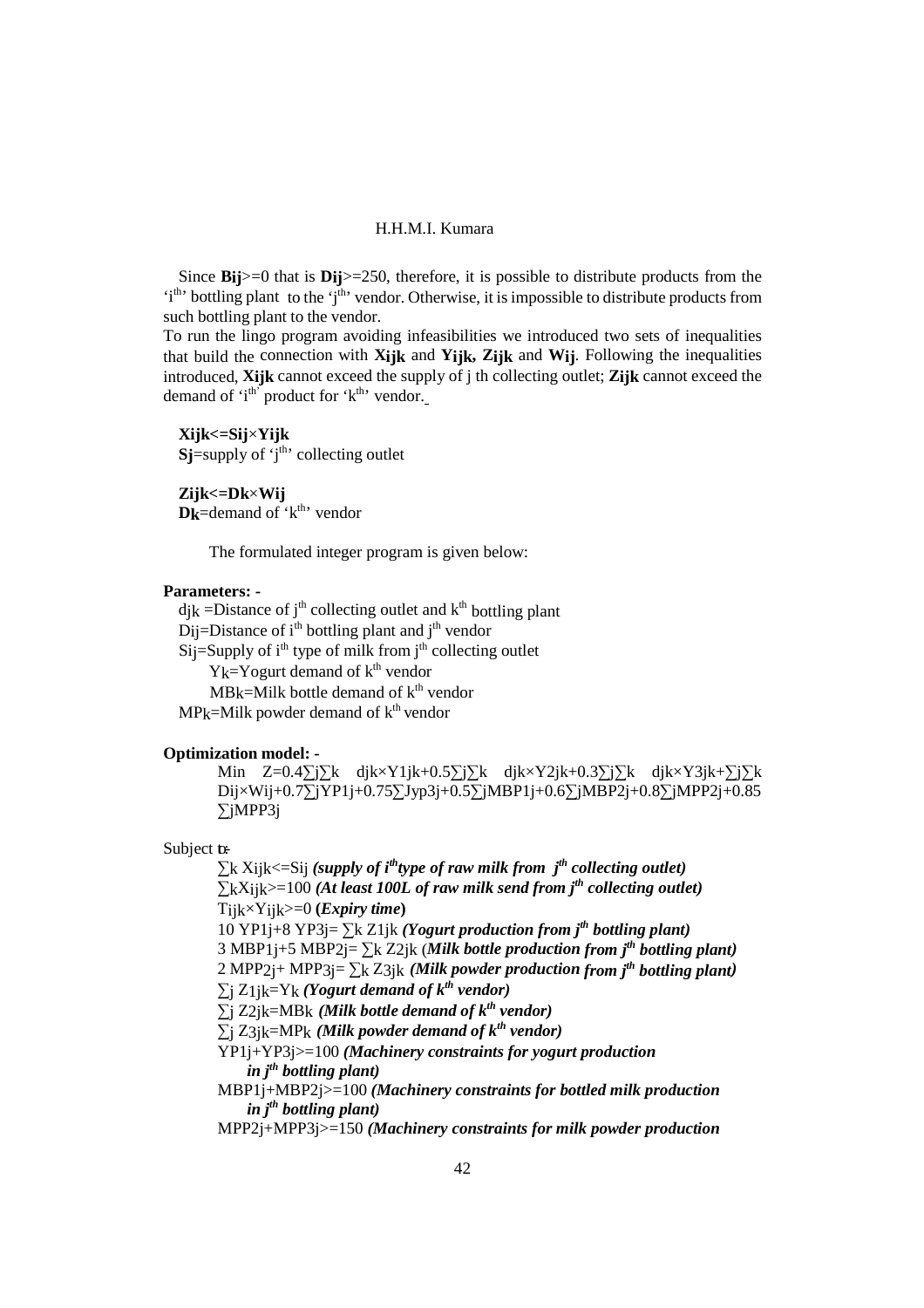A Distribution Model Related to the Dairy Industry of Sri Lanka

 *in jth bottling plant)* 

YP1j+MBP1j=∑i X1ij *(Received type "1" raw milk of jth bottling plant)* MPP2j+MBP2j=∑i X2ij *(Received type "2" raw milk of jth bottling plant)* YP3j+MBP3j=∑i X3ij *(Received type "3" raw milk of jth bottling plant)* ∑k Z1jk>=0.1∑k Yk *(At least 10% of Yogurt demand is satisfied by jth bottling plant)* ∑k Z2jk>=0.1∑k MBk *(At least 10% of Milk bottle demand is satisfied by jth bottling plant)* ∑k Z3jk>=0.1∑k MPk *(At least 10% of Milk powder demand is satisfied by jth bottling plant)* Bij×Wij<=0 *(Distance between bottling plant and vendor is less than or equal to 250km)* Z1jk<=Yk×Wjk *(Production capacity)*  Z2jk<=MBk×Wjk *(Production capacity)*  Z3jk<=MPk×Wjk *(Production capacity)* Xijk<=Sij×Yijk *(Milk Processing capacity)*

### **4. Development of ERP system**

We developed ERP system using Php, javascript, and MySQL to obtain inputs of vendor demand, supply, temperature of each collecting outlet and bottling plant and to display output on the board via web. The design of the system was done by a bootstrap template.

*Acknowledgments.* The author would like to express sincere gratitude to C. J. Jayawardene Dr. Buddhini Wijesuriya and Miss Sasandi Pahanmi for assisting with modeling and implementation of this project.

Also, the author would like to thank the referees who provided useful and detailed comments in improving the paper.

### **REFERENCES**

- 1. C.B.Cunha, F. Mutarelli, A spreadsheet-based optimization model for the integrated problem of producing and distributing a major weekly newsmagazine, *European Journal of Operational Research,* 176 (2007) 925–940.
- 2. A.Gupta, A. Kumar, and A. Kaur, Mehar's method to find exact fuzzy optimal solution of unbalanced fully fuzzy multi-objective transportation problems, *Optimization Letters*, 6(8) (2012) 1737–1751.
- 3. F.L.Hitchcock, The distribution of a product from several sources to numerous localities, *Journal of Mathematics and Physics*, 20 (1941) 224–230.
- 4. S.Islam and T. K. Roy, A new fuzzy multi-objective programming: entropy based geometric programming and its application of transportation problems, *European Journal of Operational Research*, 173(2) (2006) 387–404.
- 5. P.Kumar, Intuitionistic fuzzy solid assignment problems: a software-based approach, *International Journal of System Assurance Engineering and Management*, 10(05) (2019) 1-15.
- 6. W.D.D.Madhavee, N.Saldin, U.C.Vaidyarathna and C.J.Jayawardene, A Practical Application of the Generalized Cutting Stock Algorithm, *Progress in Nonlinear Dynamics and Chaos,* 6(1) (2018) 39-47.